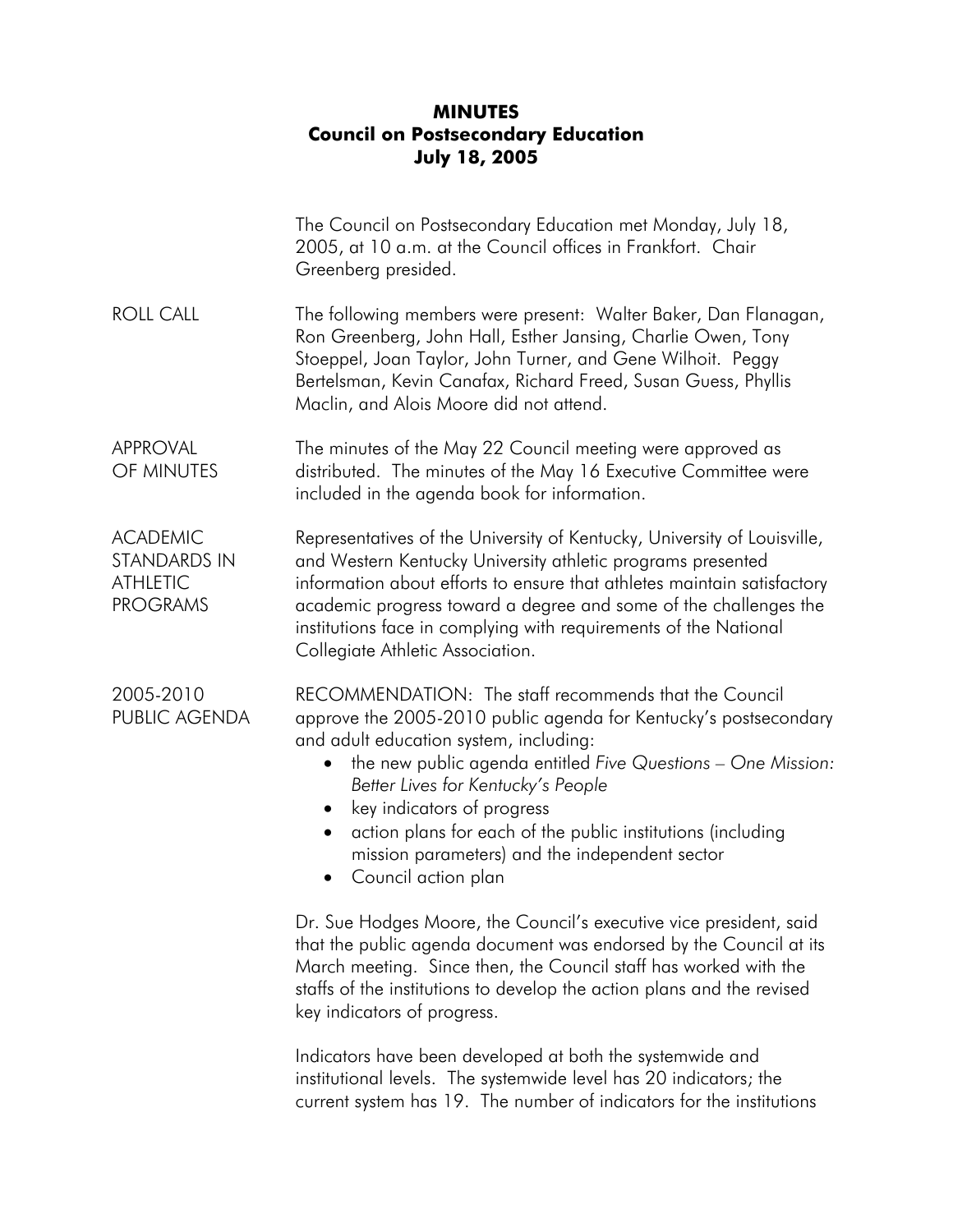range from 10 to 14. The indicators were developed with advice from representatives of the institutions as well as staff from the executive and legislative branches and partner agencies.

The action plans for the universities and KCTCS include the institution's House Bill 1 goal, a set of mission parameters, a set of priorities for actions framed by the five questions (the initiatives the institution has committed to undertaking over the next five years to move the public agenda forward), and the institution's key indicators and benchmark institutions. The plans were developed by the institutions with guidance by the Council staff.

The action plan for the Council incorporates the "How We Get to Yes" statements from the public agenda, describes Council initiatives planned or currently underway, and identifies key partners across the state and nation that play an integral role in accomplishing these initiatives. This plan will provide the basis for the Council's annual plan of work.

The entire package will be disseminated for the first time in September at the 2005 Governor's Conference on Postsecondary Education Trusteeship. The Executive Committee has provided general oversight to the planning process for over a year and the staff has brought updates to every Council meeting and has touched base with policy groups along the way.

The next steps will be to use the public agenda to guide the development of the 2006-08 biennial budget recommendation and to begin the process of setting goals for each of the key indicators. The staff is in the final stages of developing a model for setting goals for many of the key indicators. In order for Kentucky to reach the national average in educational attainment, the number of people in the state with at least a baccalaureate degree needs to double and the number of people with an associate degree needs to triple. Recommendations for the biennial budget and the key indicator goals will be brought to the Council for consideration at the November meeting.

Dr. Moore said that the staff work on this process has been a team effort on the part of the institutions, partner agencies, the Council staff, and the Council members. She thanked everyone who contributed to the effort and acknowledged them for their thoughtful analysis, creative ideas, and hard work.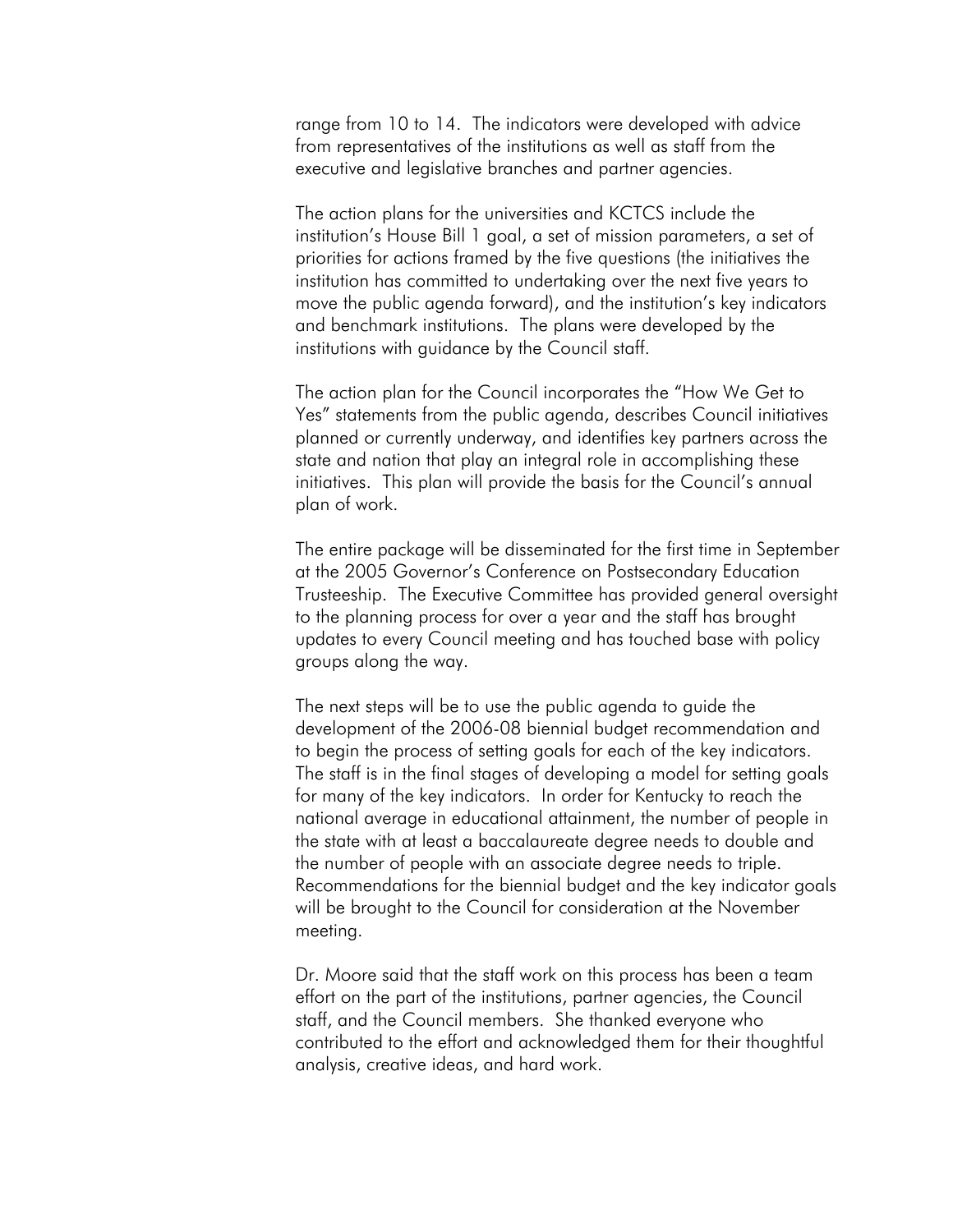Mr. Greenberg recognized the tremendous work of the Council staff on this project and thanked the institutions for their contributions.

MOTION: Mr. Hall moved that the public agenda package be approved. Ms. Jansing seconded the motion.

VOTE: The motion passed.

RECOMMENDATION: The staff recommends that the Council approve the 2006-08 Special Initiative Funding Request Guidelines and Evaluation Criteria.

Dr. Layzell said that the Commonwealth's postsecondary education funding approach provides institutions an opportunity to submit requests for special and meritorious initiatives not funded through base budgets, capital requests, or the incentive trust funds. The guidelines and evaluation criteria were developed based on discussions between the Council staff and university and KCTCS chief budget officers.

MOTION: Mr. Turner moved that the recommendation be approved. Mr. Flanagan seconded the motion.

VOTE: The motion passed.

**BENCHMARK SELECTIONS** RECOMMENDATION: The staff recommends that the Council approve the recommended benchmark institutions for the University of Kentucky and the University of Louisville and that the approved benchmarks be retained for the benchmark funding model for at least two biennia.

> The benchmark selections for the comprehensive institutions and KCTCS were approved by the Council at its May 2005 meeting. At that time, the review of the UK and UofL benchmark institutions was ongoing and action was deferred to this meeting. The benchmarks approved for fiscal year 2006-08 will be used for four years. The statistical model and process for selecting benchmarks will be repeated every other biennium, so the benchmark lists will be updated for the 2010-12 biennium.

MOTION: Ms. Jansing moved that the recommendation be approved. Mr. Baker seconded the motion.

VOTE: The motion passed.

2006-08 SPECIAL INITIATIVE FUNDING REQUEST GUIDELINES & EVALUATION **CRITERIA**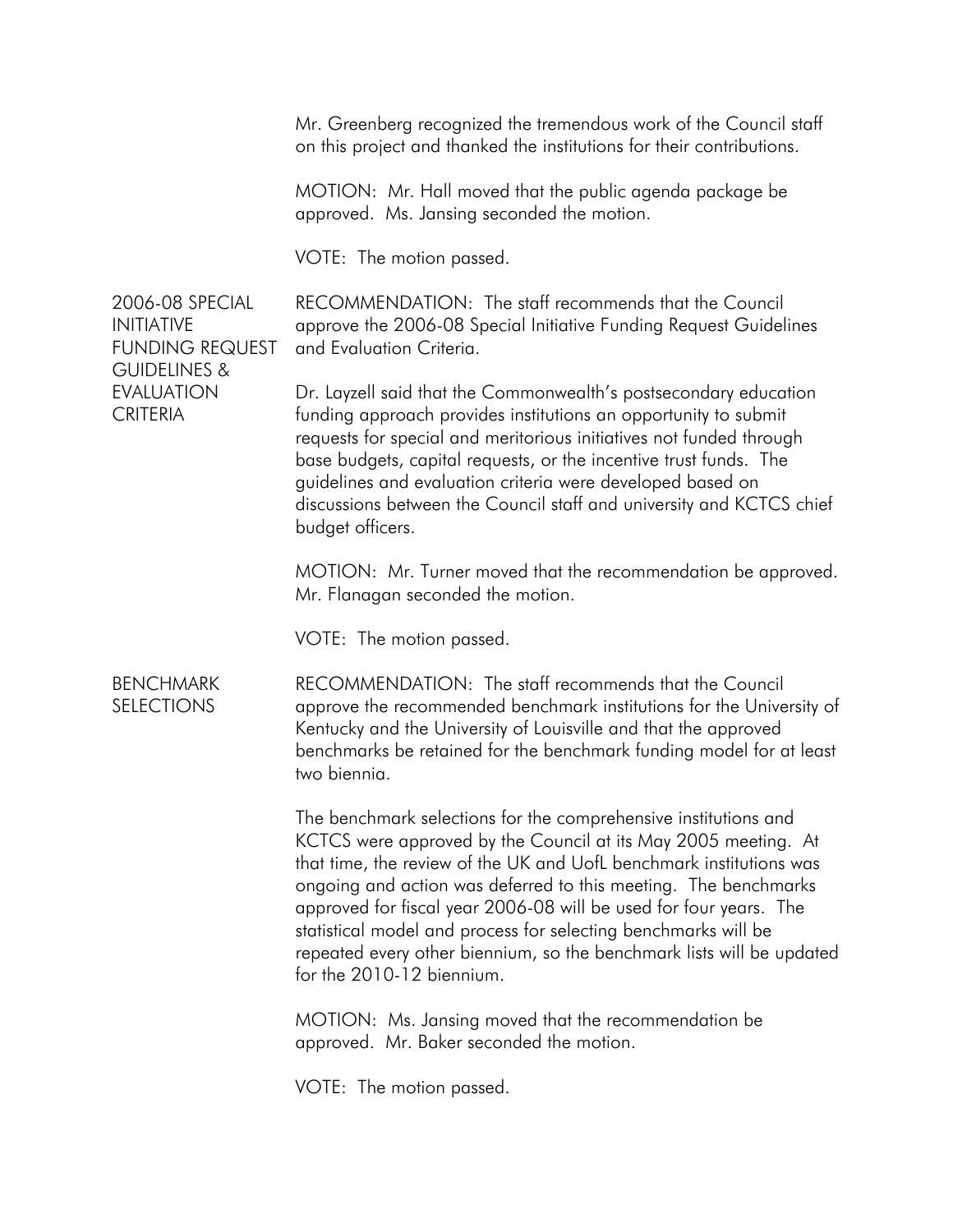| <b>COMPREHENSIVE</b><br><b>FUNDING MODEL</b><br><b>REVIEW</b> | An update on policy issues identified for the comprehensive funding<br>review was included in the agenda book.                                                                                                                                                                                                                                                                                                                                                                                                                                                                                                                                                                                                                                                                              |
|---------------------------------------------------------------|---------------------------------------------------------------------------------------------------------------------------------------------------------------------------------------------------------------------------------------------------------------------------------------------------------------------------------------------------------------------------------------------------------------------------------------------------------------------------------------------------------------------------------------------------------------------------------------------------------------------------------------------------------------------------------------------------------------------------------------------------------------------------------------------|
| <b>CEO REPORT</b>                                             | Mr. Baker, chair of the Committee on Equal Opportunities, gave a<br>report on activities. The final report of the CEO campus visit to the<br>University of Louisville is available on the Council's Web site. The<br>committee is awaiting a response to a letter sent by Dr. Layzell to the<br>U.S. Office for Civil Rights regarding the partnership agreement and<br>whether Kentucky is in compliance. Kentucky State University has<br>requested that Young Hall dormitory be replaced rather than<br>renovated as originally stated in the partnership agreement. The staff<br>is waiting for a response from OCR as to whether this change is<br>acceptable before a response can be given to KSU. The CEO will<br>conduct a campus visit at Eastern Kentucky University in October. |
| STATEWIDE STUDY<br><b>FOR DIVERSITY</b><br><b>PLANNING</b>    | RECOMMENDATION: The Committee on Equal Opportunities<br>recommends that the Council adopt the following recommendations:<br>That the Commonwealth, in collaboration with the institutions,<br>$\bullet$<br>conduct a study to determine its compelling state interest, if<br>any, to engage in diversity planning.<br>That the Council request institutions or others to partner with<br>$\bullet$<br>the Commonwealth to financially support a diversity study.<br>That the diversity study be conducted immediately when funds<br>$\bullet$<br>are identified.                                                                                                                                                                                                                            |
|                                                               | MOTION: Mr. Baker moved that the recommendation be approved.<br>Mr. Owen seconded the motion.                                                                                                                                                                                                                                                                                                                                                                                                                                                                                                                                                                                                                                                                                               |
|                                                               | Mr. Greenberg said that, given the growth of the Hispanic community<br>in the Commonwealth, the interests of all parties in the<br>Commonwealth should be included in diversity planning activities.                                                                                                                                                                                                                                                                                                                                                                                                                                                                                                                                                                                        |
|                                                               | VOTE: The motion passed.                                                                                                                                                                                                                                                                                                                                                                                                                                                                                                                                                                                                                                                                                                                                                                    |
| 2005-06 KYAE<br><b>PERFORMANCE</b><br><b>MEASURES</b>         | Kentucky Adult Education is required by the U.S. Department of<br>Education Office of Vocational and Adult Education to negotiate<br>statewide performance measures which form the basis for KYAE's<br>accountability system for county adult education programs. The<br>performance measures were included in the agenda book.                                                                                                                                                                                                                                                                                                                                                                                                                                                             |
| 2005-06 KYAE<br><b>COUNTY</b><br><b>PROVIDERS</b>             | All of Kentucky's 120 counties provide adult education services.<br>Information was included in the agenda book on the fiscal agents,<br>enrollment goals, and funding levels by county based on the                                                                                                                                                                                                                                                                                                                                                                                                                                                                                                                                                                                        |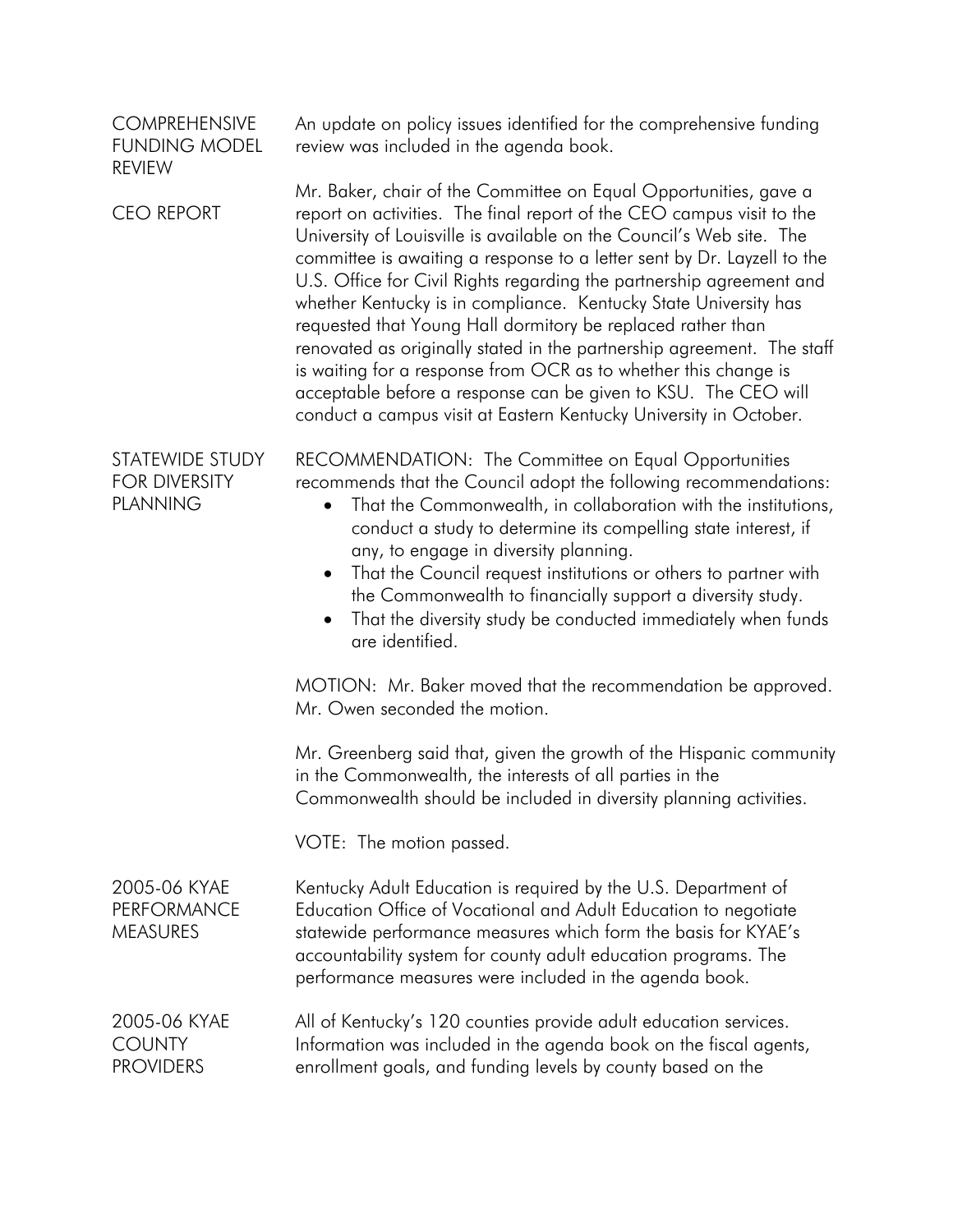|                                                           | 2005-06 statewide enrollment goal of 125,000 approved by the<br>Council at its March meeting.                                                                                                                                                                                                                                                                                                                                                                     |
|-----------------------------------------------------------|-------------------------------------------------------------------------------------------------------------------------------------------------------------------------------------------------------------------------------------------------------------------------------------------------------------------------------------------------------------------------------------------------------------------------------------------------------------------|
| P-16 COUNCIL<br><b>UPDATE</b>                             | A report on the activities of the P-16 Council was included in the<br>agenda book. Dorie Combs, a member of the Kentucky Board of<br>Education, will serve as chair for the coming year.                                                                                                                                                                                                                                                                          |
| <b>COMMISSIONER</b><br>OF EDUCATION<br><b>REPORT</b>      | Commissioner Gene Wilhoit gave a report on activities of the<br>Kentucky Board of Education. He discussed the new round of<br>assessment contracts to be issued this fall, the process being initiated<br>to redesign elementary and secondary education to better prepare<br>students for the high school experience, and initiatives underway that<br>will change the way literacy and mathematics are taught.                                                  |
| <b>AFFORDABILITY</b><br><b>STUDY</b>                      | John Turner, chair of the Affordability Policy Group, said that<br>representatives with JBL Associates, Inc., presented the results of the<br>interim report of the affordability study at the Affordability Policy<br>Group meeting earlier in the day. The results will be presented to the<br>Interim Joint Committee on Education in an afternoon meeting. The<br>final report findings and recommendations will be presented to the<br>Council in September. |
| <b>CHANGING</b><br><b>DIRECTION</b><br><b>PROJECT</b>     | An update on the Changing Direction project was included in the<br>agenda book.                                                                                                                                                                                                                                                                                                                                                                                   |
| <b>KEES</b><br><b>ADMINISTRATIVE</b><br><b>REGULATION</b> | RECOMMENDATION: The staff recommends that the Council file an<br>administrative regulation to repeal 13 KAR 2:090. Kentucky<br>Educational Excellence Scholarship Program.                                                                                                                                                                                                                                                                                        |
|                                                           | House Bill 460 moves responsibility for the administration of the KEES<br>program from the Council to the Kentucky Higher Education<br>Assistance Authority. KHEAA has adopted an administrative<br>regulation implementing the KEES program, so it is necessary for the<br>Council to repeal its administrative regulation.                                                                                                                                      |
|                                                           | MOTION: Mr. Baker moved that the recommendation be approved.<br>Mr. Turner seconded the motion.                                                                                                                                                                                                                                                                                                                                                                   |
|                                                           | VOTE: The motion passed.                                                                                                                                                                                                                                                                                                                                                                                                                                          |
| <b>ACCESSIBILITY</b><br><b>GUIDELINES</b>                 | RECOMMENDATION: The staff recommends that the Council<br>officially endorse the "Guidelines for the Accessibility of Electronically<br>Delivered Instruction and Services" developed by the Governor's<br>Americans with Disabilities Act Taskforce on Postsecondary Education.                                                                                                                                                                                   |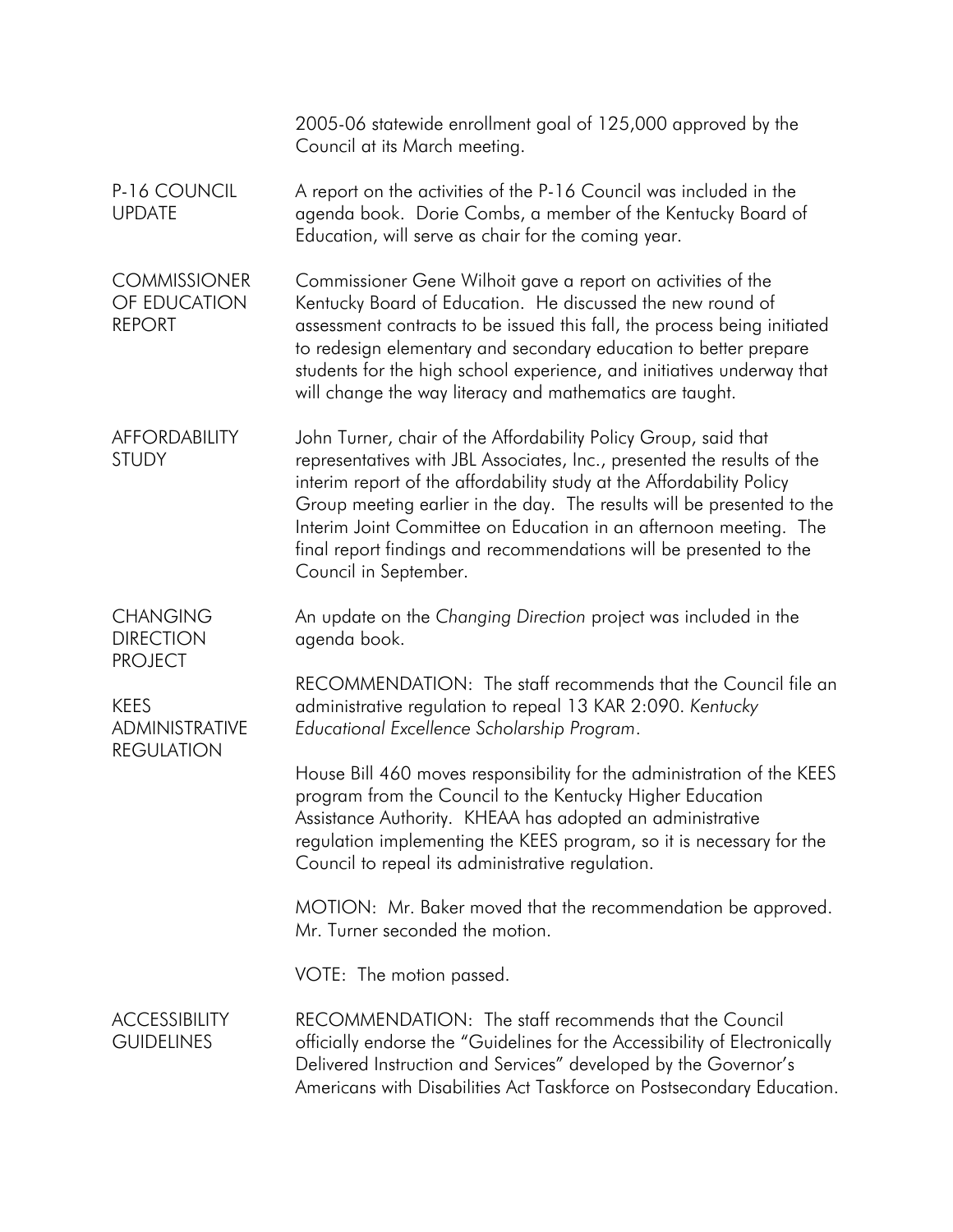The task force, comprised of representatives from Kentucky's public postsecondary education institutions, is charged with ensuring the provision of equal educational opportunities and full participation for all persons with disabilities. To assist the institutions in development of their accessibility policy and practices, the task force developed this set of guidelines. Cyndi Rowland (director of WebAIM), Norb Ryan (state ADA coordinator), and Huda Melky (WKU ADA and equal opportunity coordinator) described the guidelines and the roles of their organizations in enforcing accessibility compliance.

MOTION: Ms. Taylor moved that the recommendation be approved. Ms. Jansing seconded the motion.

VOTE: The motion passed.

NEW PROGRAM RECOMMENDATION: The staff recommends that the Council approve the Master of Arts in Teaching World Languages (CIP 16.0101) proposed by the University of Kentucky.

> MOTION: Mr. Baker moved that the recommendation be approved. Mr. Owen seconded the motion.

VOTE: The motion passed.

## STUDENT TRANSFER A status report on student transfer was included in the agenda book. A memorandum of agreement for the newly constructed transfer framework in business will be signed by the public institutions' chief academic officers at their meeting later in the day. The framework will streamline the transfer process for the more than 300 students from KCTCS who transfer into a business-related degree each fall.

Also related to student transfer, in May the Council approved a recommendation from the Seamlessness Policy Group that requires all public universities to plan and develop a completer degree. This degree allows graduates from any KCTCS associate degree program to transfer to a university and complete a baccalaureate degree in the normal number of hours required by the institution for degree completion. The completer degree can be an adaptation of an existing degree program or a newly created program. The agenda item included an update on each institution's progress toward the development of a completer degree.

BIO CONFERENCE BIO (Biotechnology Industry Organization) 2005 took place June 19- 22 in Philadelphia. BIO represents more than 1,000 biotechnology companies, academic institutions, state biotechnology centers, and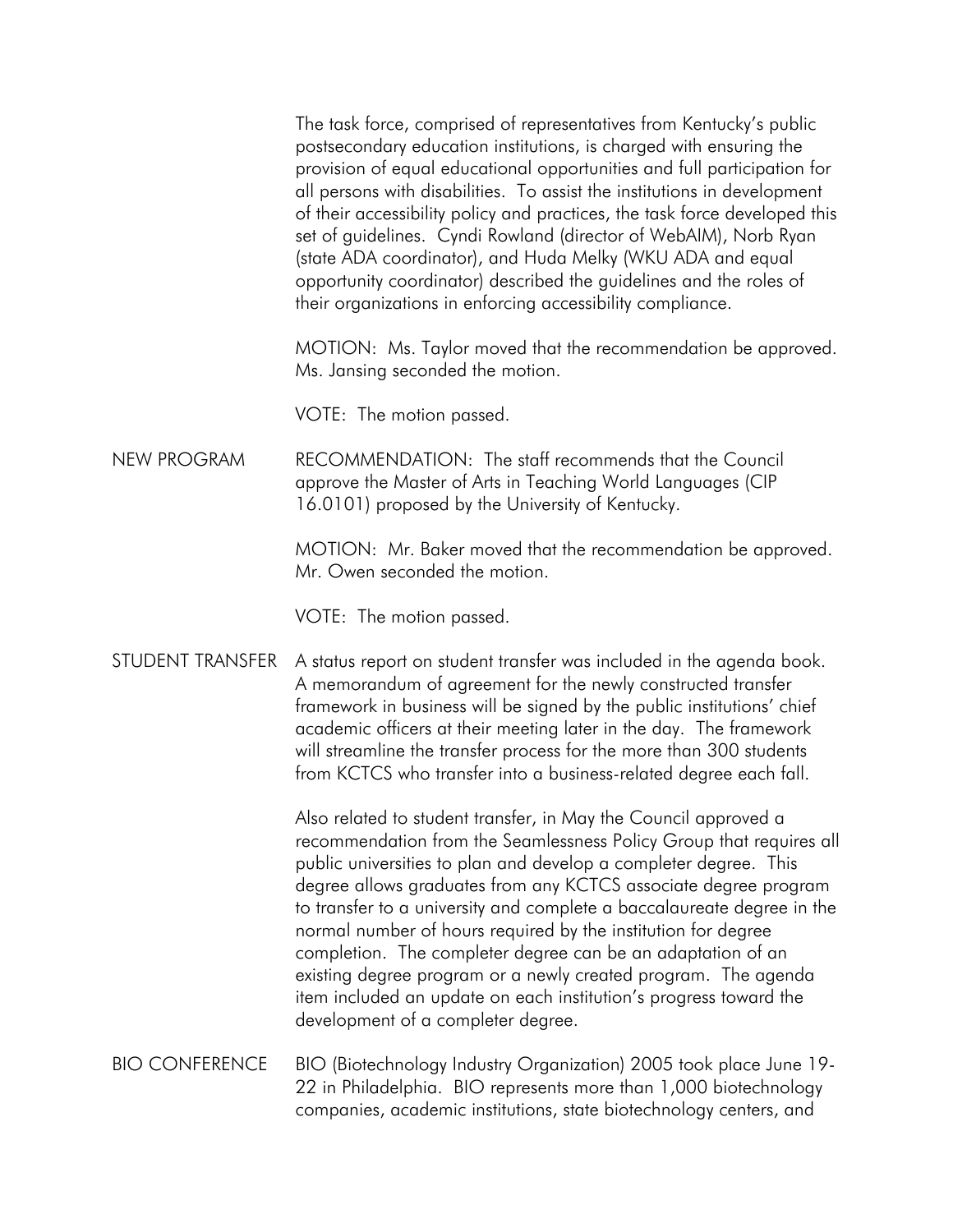related organizations in all 50 states and 35 other nations. BIO centers are involved in the research and development of health care, agricultural, industrial, and environmental biotechnology projects. For the sixth year in a row, Kentucky participated with a booth. A brief history and more information about the BIO conference was included in the agenda book.

UK TOP 20 BUSINESS PLAN UK President Lee Todd presented information on the development of a business plan for becoming a top 20 research institution, the goal for the University of Kentucky as directed by *The Postsecondary Education Improvement Act of 1997*. The university has contracted with the Stillwater Group to assist in the development of a business plan to implement the goals of UK's Top 20 Task Force. The university will work with the Council to assure the Top 20 Business Plan corresponds with the state's public agenda. The business plan contains two components: (1) ranking of the institution based on national measures and (2) engagement that improves the lives of Kentuckians. He said that the institution has determined that four domains of competitiveness exist for a complex institution such as UK – research, faculty recognition, graduate education, and undergraduate education; these domains will be measured to determine UK's ranking. In order to execute these strategies to become a top 20 research institution, UK needs to invest in facilities and equipment, recruit more students, retain more students, graduate more students, and recruit and retain faculty. Sources of funding for these investments include state appropriations for operations and facilities, internal efficiencies, tuition, grants and contracts, private gifts, and royalty income. Regarding engagement, President Todd said that it is important to make research real to the people of Kentucky to implement and measure initiatives important to the state such as health care, economy and agriculture, and education.

CPE POLICY **GROUPS** RECOMMENDATION: The staff recommends that six Council policy groups be approved for 2005-06: affordability; quality and accountability; research, economic development, and commercialization; funding; role of board members; and communications with legislators and public officials.

> MOTION: Mr. Flanagan moved that the recommendation be approved. Mr. Owen seconded the motion.

VOTE: The motion passed.

AGENCY BUDGET RECOMMENDATION: The staff recommends that the Council approve the Fiscal Year 2005-06 agency operating budget.